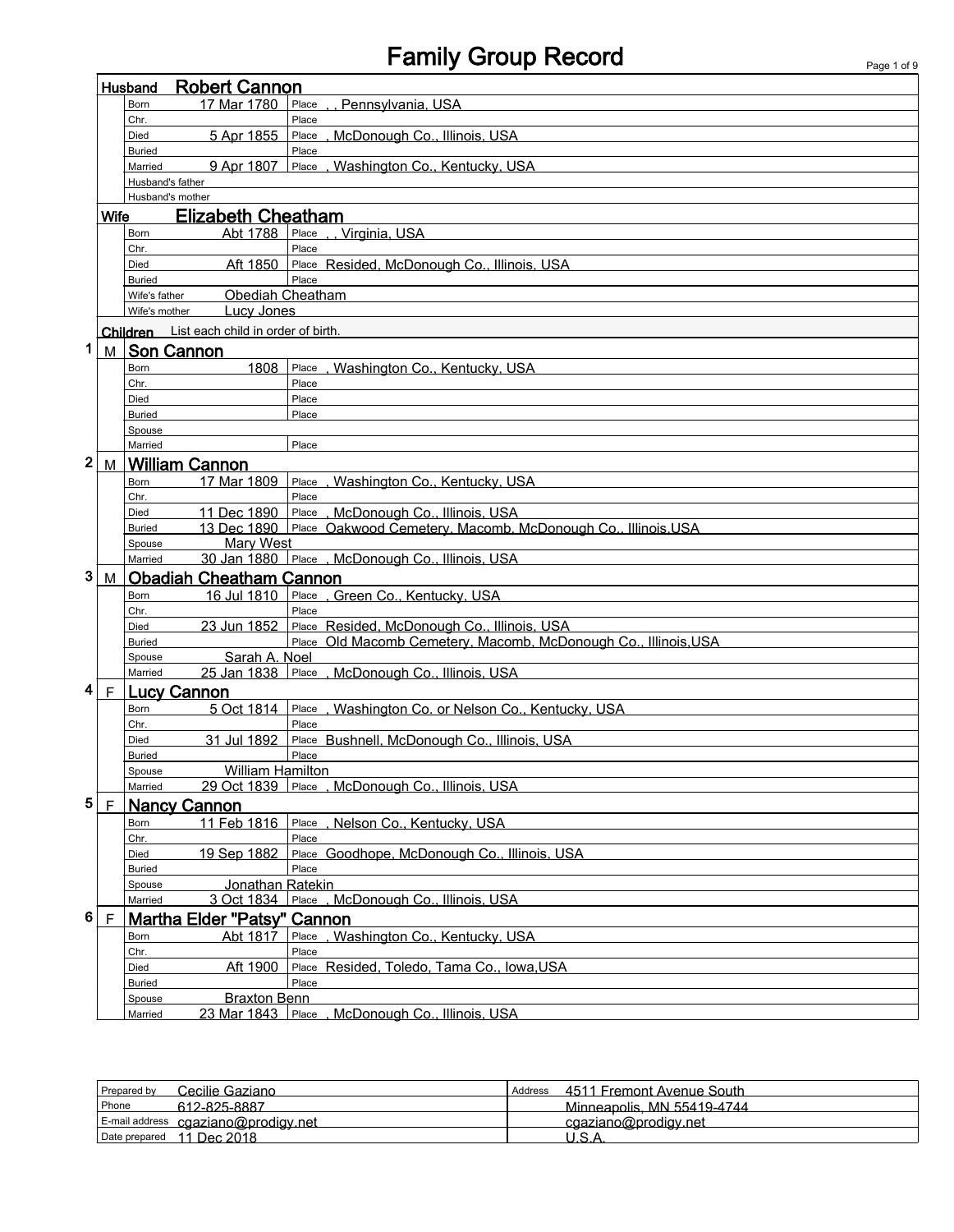|             | Husband        |                                             | <b>Robert Cannon</b>           |                                                                                                    |  |  |  |  |  |
|-------------|----------------|---------------------------------------------|--------------------------------|----------------------------------------------------------------------------------------------------|--|--|--|--|--|
| <b>Wife</b> |                |                                             | <b>Elizabeth Cheatham</b>      |                                                                                                    |  |  |  |  |  |
|             |                | Children List each child in order of birth. |                                |                                                                                                    |  |  |  |  |  |
| 7           | $M \mid$       |                                             | Robert S. Cannon               |                                                                                                    |  |  |  |  |  |
|             |                | Born                                        | Abt 1820                       | Washington Co. or Nelson Co., Kentucky, USA<br>Place                                               |  |  |  |  |  |
|             |                | Chr.                                        | Abt 1857/1859                  | Place                                                                                              |  |  |  |  |  |
|             |                | Died<br><b>Buried</b>                       |                                | McDonough Co., Illinois, USA<br>Place<br>Place                                                     |  |  |  |  |  |
|             |                | Spouse                                      | <b>Mary Garrett</b>            |                                                                                                    |  |  |  |  |  |
|             |                | Married                                     | 6 Jan 1842 Place.              | McDonough Co., Illinois, USA                                                                       |  |  |  |  |  |
| 8           | M              |                                             | <b>James Anderson Cannon</b>   |                                                                                                    |  |  |  |  |  |
|             |                | Born                                        | 20 Aug 1821                    | Place, Washington Co., Kentucky, USA<br>Place                                                      |  |  |  |  |  |
|             |                | Chr.<br>Died                                | 17 Jan 1901                    | Place Bardolph, McDonough Co., Illinois, USA                                                       |  |  |  |  |  |
|             |                | <b>Buried</b>                               |                                | Place                                                                                              |  |  |  |  |  |
|             |                | Spouse                                      | <b>Rachel Sullivan</b>         |                                                                                                    |  |  |  |  |  |
|             |                | Married                                     |                                | 9 Apr 1846 Place, McDonough Co., Illinois, USA                                                     |  |  |  |  |  |
| 9           | F <sub>1</sub> |                                             | <b>Elizabeth Cannon</b>        |                                                                                                    |  |  |  |  |  |
|             |                | Born<br>Chr.                                | Feb 1825                       | Place, Washington Co., Kentucky, USA<br>Place                                                      |  |  |  |  |  |
|             |                | Died                                        | Aft 1895                       | Place Macomb, McDonough Co., Illinois, USA                                                         |  |  |  |  |  |
|             |                | <b>Buried</b>                               |                                | Place                                                                                              |  |  |  |  |  |
|             |                | Spouse                                      |                                | Abrose Winston Stodgell                                                                            |  |  |  |  |  |
|             | 10   $F$       | Married                                     |                                | 2 Oct 1855 Place, McDonough Co., Illinois, USA                                                     |  |  |  |  |  |
|             |                | Born                                        | <b>Mary Cannon</b><br>Mar 1830 | Place, Washington Co., Kentucky, USA                                                               |  |  |  |  |  |
|             |                | Chr.                                        |                                | Place                                                                                              |  |  |  |  |  |
|             |                | Died                                        | 5 Apr 1874                     | Place, McDonough Co., Illinois, USA                                                                |  |  |  |  |  |
|             |                | <b>Buried</b>                               |                                | Place Walker Cemetery, Emmet Twp., McDonough Co., Illinois, USA                                    |  |  |  |  |  |
|             |                | Spouse<br>Married                           |                                | Place                                                                                              |  |  |  |  |  |
|             | <b>Notes</b>   |                                             |                                |                                                                                                    |  |  |  |  |  |
|             |                |                                             | HUSBAND - Robert Cannon        |                                                                                                    |  |  |  |  |  |
|             |                |                                             |                                | Robert Cannon and Elizabeth Cheatham Timeline                                                      |  |  |  |  |  |
|             |                |                                             |                                |                                                                                                    |  |  |  |  |  |
|             |                |                                             | 21 Dec 1787                    | Mecklenburg Co., Virginia. Obadiah Cheatham married Lucy Jones, page 10.[1]<br>They were the       |  |  |  |  |  |
|             |                |                                             |                                | parents of Elizabeth Cheatham. Robert Cannon's parents are unknown.                                |  |  |  |  |  |
|             |                |                                             |                                |                                                                                                    |  |  |  |  |  |
|             |                | 1790                                        |                                | Federal Census: Obadiah Cheatham was not located.                                                  |  |  |  |  |  |
|             |                | 1800                                        |                                | Washington Co., Kentucky. Tax List: Obediah Cheatum, also Samuel and Daniel, p. 52.[2]             |  |  |  |  |  |
|             |                |                                             |                                |                                                                                                    |  |  |  |  |  |
|             |                | 1800                                        |                                | Washington Co., Kentucky. Tax list: John Cannon, John Cannon, Robert Cannon.[3]                    |  |  |  |  |  |
|             |                |                                             |                                |                                                                                                    |  |  |  |  |  |
|             |                |                                             | 6 Apr 1807                     | Washington Co., Kentucky. Robert Cannon married Elizabeth Cheatham.[4] Bond, 50 £, Robert          |  |  |  |  |  |
|             |                |                                             |                                | Cannon and John Cannon. Witness: John H. Parrote(?).[5] Obediah Cheatham consented, as her father. |  |  |  |  |  |
|             |                |                                             |                                |                                                                                                    |  |  |  |  |  |
|             |                | 1810                                        |                                | Washington Co., Kentucky. Obadiah Cheatham, Federal Census.[6]                                     |  |  |  |  |  |
|             |                |                                             |                                | Free White Persons - Males - 26 thru 44 :<br>1766/1784 Obadiah 01 Jan 1765<br>$\mathbf{1}$         |  |  |  |  |  |
|             |                |                                             |                                | Free White Persons - Females - Under 10: 4<br>1801/1810 Frances, 1805; Lucy, 1806;                 |  |  |  |  |  |
|             |                |                                             |                                | Sarah, 1808; Dolly, 1810                                                                           |  |  |  |  |  |
|             |                |                                             |                                | Free White Persons - Females - 10 thru 15: 3<br>Mary, 1797; Nancy, 1800; Agnes, 1801<br>1795/1800  |  |  |  |  |  |
|             |                |                                             |                                | Free White Persons - Females - 26 thru 44: 1<br>1766/1784 Lucy                                     |  |  |  |  |  |
|             |                | 1810                                        |                                | Washington Co., Kentucky. Robert Cannon. Federal Census.[7]                                        |  |  |  |  |  |
|             |                |                                             |                                | Free White Persons - Males - Under 10:<br>3<br>1801/1810 Unknown, 1808; William, 1809;             |  |  |  |  |  |
|             |                |                                             |                                | Obadiah Cheatham Cannon, 1810                                                                      |  |  |  |  |  |
|             |                |                                             |                                | Free White Persons - Males - 26 thru 44 :<br>1766/1784<br>Robert<br>$\mathbf{1}$                   |  |  |  |  |  |
|             |                |                                             |                                | Free White Persons - Females - 16 thru 25: 1<br>1785/1794 Elizabeth                                |  |  |  |  |  |
|             |                |                                             |                                |                                                                                                    |  |  |  |  |  |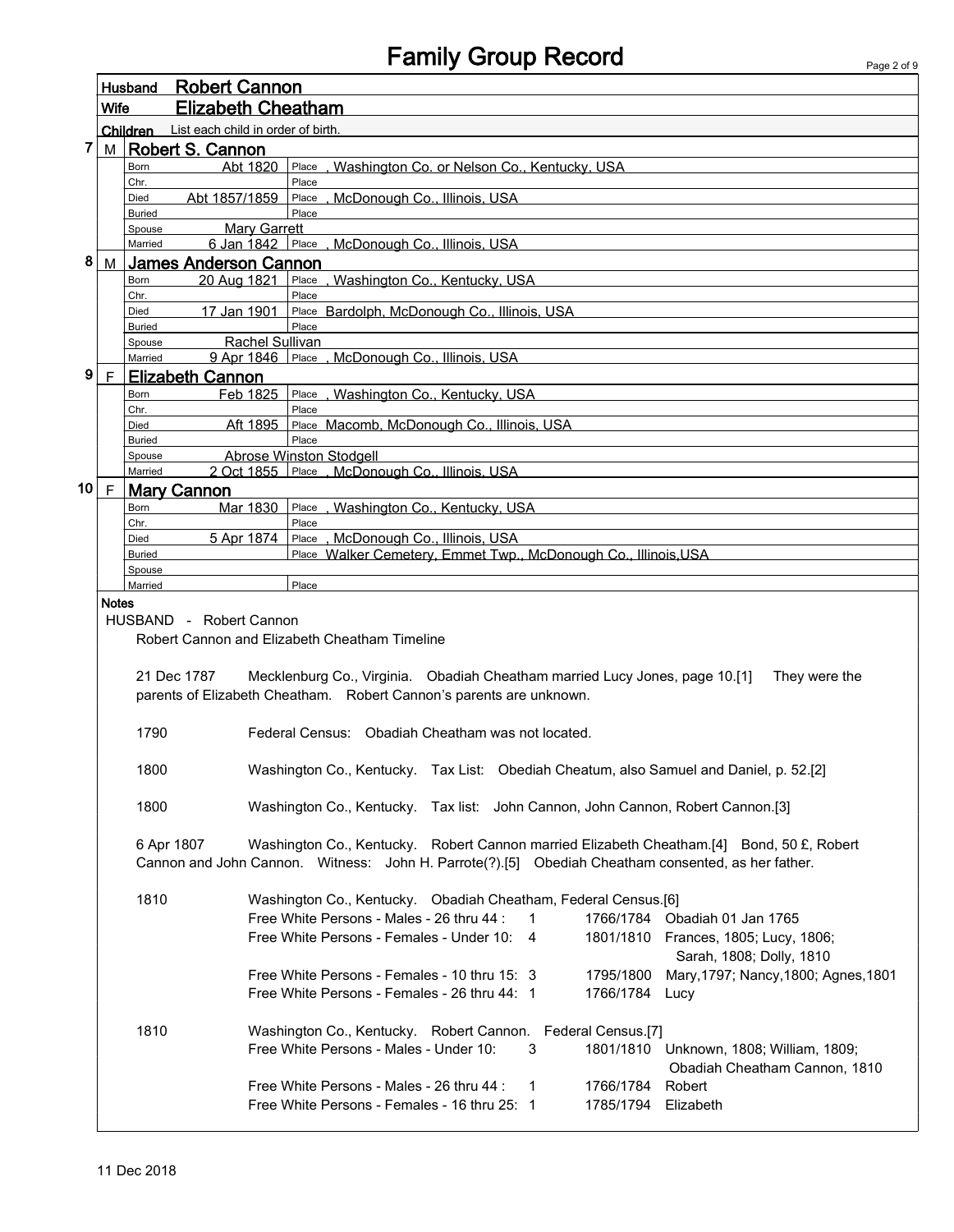## Family Group Record

| <b>Husband</b> | <b>Robert Cannon</b>                                                                                                           |                                                                                                                            |                     |                        |                                                       |
|----------------|--------------------------------------------------------------------------------------------------------------------------------|----------------------------------------------------------------------------------------------------------------------------|---------------------|------------------------|-------------------------------------------------------|
| <b>Wife</b>    |                                                                                                                                | <b>Elizabeth Cheatham</b>                                                                                                  |                     |                        |                                                       |
| <b>Notes</b>   |                                                                                                                                |                                                                                                                            |                     |                        |                                                       |
|                | HUSBAND - Robert Cannon                                                                                                        | (Continued)                                                                                                                |                     |                        |                                                       |
| 1820           |                                                                                                                                | Robert Cannon not found in the Federal Census.                                                                             |                     |                        |                                                       |
|                |                                                                                                                                |                                                                                                                            |                     |                        |                                                       |
| 1820           |                                                                                                                                | Obadiah Cheatham not found in the Federal Census.                                                                          |                     |                        |                                                       |
|                |                                                                                                                                |                                                                                                                            |                     |                        |                                                       |
|                |                                                                                                                                |                                                                                                                            |                     |                        |                                                       |
| 1830           |                                                                                                                                | Washington Co., Kentucky. Robert Cannon. Federal Census.[8]                                                                |                     |                        |                                                       |
|                |                                                                                                                                | Free White Persons - Males - Under 5:                                                                                      | 3                   |                        | 1826/1830 ?Mankin?, 1825/30; ?Samuel G.?,             |
|                |                                                                                                                                |                                                                                                                            |                     |                        | 1831; Unknown, 1826/1830*                             |
|                |                                                                                                                                | Free White Persons - Males - 10 thru 14:                                                                                   | 2                   |                        | 1816/1820 James Anderson Cannon, 1821                 |
|                |                                                                                                                                |                                                                                                                            |                     |                        | Robert S., 1820<br>[John W., 1813?]                   |
|                |                                                                                                                                | Free White Persons - Males - 15 thru 19:                                                                                   | 1                   |                        | 1811/1815 Obadiah Cheatham Cannon, 1810               |
|                |                                                                                                                                | Free White Persons - Males - 20 thru 29:<br>Free White Persons - Males - 50 thru 59:                                       | 1                   | 1771/1780 Robert       | 1801/1810 William, 1809<br>[Unknown, 1808]            |
|                |                                                                                                                                | Free White Persons - Females - Under 5:                                                                                    | 1<br>$\overline{2}$ |                        | 1826/1830 Elizabeth, 1825; Mary, 1830                 |
|                |                                                                                                                                | Free White Persons - Females - 5 thru 9:                                                                                   | 1                   |                        | 1821/1825 ?Eliza Jane?, 1821/1825 *                   |
|                |                                                                                                                                | Free White Persons - Females - 10 thru 14: 3                                                                               |                     |                        | 1816/1820 Lucy, 1814; Nancy, 1816; Martha, 1817       |
|                |                                                                                                                                | Free White Persons - Females - 40 thru 49: 1                                                                               |                     | 1781/1790 Elizabeth    |                                                       |
|                |                                                                                                                                |                                                                                                                            |                     |                        |                                                       |
|                |                                                                                                                                | *Analysis suggests these are grandchildren.                                                                                |                     |                        |                                                       |
|                |                                                                                                                                |                                                                                                                            |                     |                        |                                                       |
| 1833           |                                                                                                                                | McDonough Co., Illinois. "Robert Cannon came to Mc Donough County in 1833, and located on                                  |                     |                        |                                                       |
|                |                                                                                                                                | Section 6, in what is now Colchester Township. He was born in Pennsylvania, and afterwards removed to Kentucky.            |                     |                        |                                                       |
|                |                                                                                                                                | He married Elizabeth Cheatham, a native of Virginia. He was a mill-wright, carpenter, and cabinet maker, and               |                     |                        |                                                       |
|                |                                                                                                                                | followed his trade in Kentucky and for some time after coming to this county.  On his arrival in the county, he            |                     |                        |                                                       |
|                |                                                                                                                                | purchased 40 acres of land, on which he built a log house. In this he resided with his family until his death occurred, in |                     |                        |                                                       |
|                |                                                                                                                                | April, 1854. Mr. and Mrs. Cannon were the parents of three children, of whom James Anderson Cannon of Macomb               |                     |                        |                                                       |
|                | Township was one."[9]                                                                                                          |                                                                                                                            |                     |                        |                                                       |
|                |                                                                                                                                |                                                                                                                            |                     |                        |                                                       |
| 1840           |                                                                                                                                | McDonough Co., Illinois. Federal Census. Robert Connon [Robert Cannon].[10]                                                |                     |                        |                                                       |
|                |                                                                                                                                | Free White Persons - Males - 15 thru 19:                                                                                   | 1                   | 1821/1825              | ?                                                     |
|                |                                                                                                                                | Free White Persons - Males - 20 thru 29:<br>Free White Persons - Males - 60 thru 69:                                       | 1                   | 1811/1820              | Robert? James?                                        |
|                |                                                                                                                                |                                                                                                                            | 1                   | 1771/1780              | Robert, 1780                                          |
|                |                                                                                                                                | Free White Persons - Females - 10 thru 14: 2<br>Free White Persons - Females - 20 thru 29: 1                               |                     | 1826/1830<br>1811/1820 | Elizabeth, 1826; Mary, 1829<br>Martha, Nancy, or Lucy |
|                |                                                                                                                                | Free White Persons - Females - 50 thru 59: 1                                                                               |                     | 1781/1790              | Elizabeth, 1788                                       |
|                |                                                                                                                                |                                                                                                                            |                     |                        |                                                       |
| 1850           |                                                                                                                                | McDonough Co., Illinois. Federal Census.[11]                                                                               |                     |                        |                                                       |
|                |                                                                                                                                | Household Members: Name Age Birthdate Birthplace                                                                           |                     |                        |                                                       |
|                |                                                                                                                                | Robert Cannon 71<br>1779                                                                                                   | Pennsylvania        |                        |                                                       |
|                |                                                                                                                                | Elizabeth Cannon 64<br>1786                                                                                                | Virginia            |                        |                                                       |
|                |                                                                                                                                | Elisabeth Cannon 24<br>1826                                                                                                | Kentucky            |                        |                                                       |
|                |                                                                                                                                | 1829<br>Mary Cannon<br>21                                                                                                  | Kentucky            |                        |                                                       |
|                |                                                                                                                                |                                                                                                                            |                     |                        |                                                       |
|                |                                                                                                                                | [1] Ancestry.com. Mecklenburg, Virginia, Marriages Index, 1765-1810 [database on-line]. Provo, UT, USA: Ancestry.          |                     |                        |                                                       |
|                |                                                                                                                                | com Operations, Inc., 1999. Original data: Nottingham, Stratton. Marriage License Bonds of Mecklenburg County,             |                     |                        |                                                       |
|                |                                                                                                                                | Virginia from 1765 to 1810. Onancock, VA, USA: Stratton Nottingham, 1928.                                                  |                     |                        |                                                       |
|                |                                                                                                                                | [2] Ancestry.com. Kentucky, Tax Lists, 1799-1801 [database on-line]. Provo, UT, USA: Ancestry.com Operations Inc,          |                     |                        |                                                       |
|                |                                                                                                                                | 2006. Original data: Clift, G. Glenn. Second Census of Kentucky, 1800. Baltimore, MD, USA: Genealogical Publishing         |                     |                        |                                                       |
| Co., 2005.     |                                                                                                                                |                                                                                                                            |                     |                        |                                                       |
|                |                                                                                                                                | [3] Ancestry.com. Kentucky, Tax Lists, 1799-1801 [database on-line]. Provo, UT, USA: Ancestry.com Operations Inc,          |                     |                        |                                                       |
|                | 2006. Original data: Clift, G. Glenn. Second Census of Kentucky, 1800. Baltimore, MD, USA: Genealogical Publishing             |                                                                                                                            |                     |                        |                                                       |
|                | Co., 2005.<br>[4] Ancestry.com. Kentucky, County Marriage Records, 1783-1965 [database on-line]; Film Number: 000551245. Lehi, |                                                                                                                            |                     |                        |                                                       |
|                |                                                                                                                                |                                                                                                                            |                     |                        |                                                       |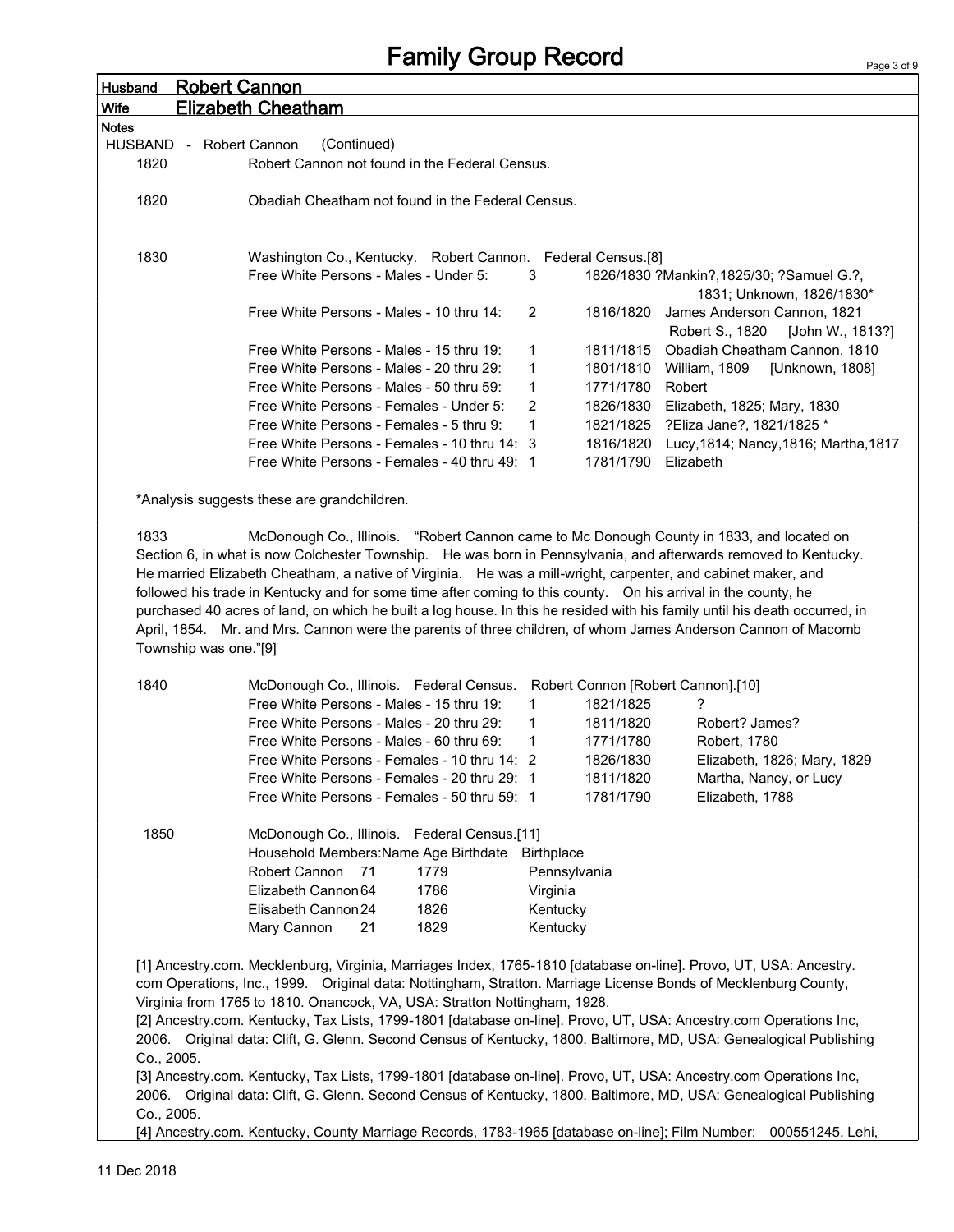| Husband Robert Cannon                                                                                                                                                                                                        |
|------------------------------------------------------------------------------------------------------------------------------------------------------------------------------------------------------------------------------|
| <b>Elizabeth Cheatham</b><br><b>Wife</b>                                                                                                                                                                                     |
| <b>Notes</b>                                                                                                                                                                                                                 |
| HUSBAND - Robert Cannon<br>(Continued)                                                                                                                                                                                       |
| UT, USA: Ancestry.com Operations, Inc., 2016.                                                                                                                                                                                |
| [5] FamilySearch film number 001534173. From www.findmypast.com.                                                                                                                                                             |
| [6] Ancestry.com. 1810 United States Federal Census [database on-line]; Roll: 8; Page: 336; Image: 00333; Family                                                                                                             |
| History Library Film: 0181353. Provo, UT, USA: Ancestry.com Operations, Inc., 2010. Images reproduced by                                                                                                                     |
| FamilySearch.                                                                                                                                                                                                                |
| [7] Ancestry.com. 1810 United States Federal Census [database on-line]; Roll: 8; Page: 336; Image: 00333; Family<br>History Library Film: 0181353. Provo, UT, USA: Ancestry.com Operations, Inc., 2010. Images reproduced by |
| FamilySearch.<br>[8] Ancestry.com. 1830 United States Federal Census [database on-line]; Series: M19; Roll: 42; Page: 123; Family                                                                                            |
| History Library Film: 0007821. Provo, UT, USA: Ancestry.com Operations, Inc., 2010. _ Images reproduced by<br>FamilySearch.                                                                                                  |
| [9] Chapter 23, Colchester Township, in History of Mc Donough County, Illinois (Springfield, Illinois: Continental                                                                                                           |
| Historical Co., 1885), page 592.                                                                                                                                                                                             |
| [10] Ancestry.com. 1840 United States Federal Census [database on-line]; Page: 207; Family History Library Film:<br>0007643. Provo, UT, USA: Ancestry.com Operations, Inc., 2010.                                            |
| [11] Ancestry.com. 1850 United States Federal Census [database on-line]; Roll: M432_116; Page: 318B; Family                                                                                                                  |
| Number: 1240 Image: 486. Provo, UT, USA: Ancestry.com Operations, Inc., 2009. Images reproduced by                                                                                                                           |
| FamilySearch.                                                                                                                                                                                                                |
|                                                                                                                                                                                                                              |
| CHILD 1 - Son Cannon                                                                                                                                                                                                         |
| 1830<br>Washington Co., Kentucky. Male born about 1807/1801 in the household of Robert Cannon. Federal                                                                                                                       |
| Census. From: www.ancestry.com.                                                                                                                                                                                              |
|                                                                                                                                                                                                                              |
| Some information is from: "Robert Cannon of Washington Co. & Hardin Co., KY.rtf," received from Richard Swank in<br>email of 25 Apr 2000.                                                                                    |
|                                                                                                                                                                                                                              |
| CHILD 2 - William Cannon                                                                                                                                                                                                     |
| Some information is from: "Robert Cannon of Washington Co. & Hardin Co., KY.rtf," received from Richard Swank in<br>Janet Kathleen Peace, 2509 5th. Street, Moline, Ill. 61265, "Genealogical Absrtacts                      |
| email of 25 Apr 2000. Citing:<br>from the Macomb Journal," Vol. 4, Page 100.                                                                                                                                                 |
|                                                                                                                                                                                                                              |
| "Willliam Cannon died at his home in the first ward of Macomb aged about 75y. He was a veteran of Company G,                                                                                                                 |
| 16th Illinois Infantry in the Civil War. (from Issue of December 18th: William Cannon was born in Washington County,                                                                                                         |
| Kentucky on 17 March 1809 and was aged 82y. He came with his family to Macomb in 1833 and has lived here ever                                                                                                                |
| since. He married Miss Mary West about 1880 - she servives. Anderson Cannon of Bardolph is his brother and his                                                                                                               |
| surviving sisters are Mrs. Wm. Hamilton of Bushnell, Mrs. Stodgell of Emmet; and Mrs. Bean of Marr, Iowa. He was a                                                                                                           |
| veteran of the Union Army. Thursday, 11 December, 1890, (From Genealogical Abstracts form the Macomb Journal,                                                                                                                |
| 1889-1891)"                                                                                                                                                                                                                  |
|                                                                                                                                                                                                                              |
| Year: 1880; Census Place: Macomb, McDonough, Illinois; Roll: 228; Page: 463D; Enumeration District: 164: William                                                                                                             |
| Cannon, age 71 (born 1809 in Kentucky), gave father's birthplace as Ireland and mother's as Virginia. His wife Mary                                                                                                          |
| was age 48 (born about 1832 in New Jersey), and both her parents were shown as being born in New Jersey.                                                                                                                     |
|                                                                                                                                                                                                                              |
| CHILD 3 - Obadiah Cheatham Cannon                                                                                                                                                                                            |
| Some information is from: "Robert Cannon of Washington Co. & Hardin Co., KY.rtf," received from Richard Swank in                                                                                                             |
| email of 25 Apr 2000.                                                                                                                                                                                                        |
|                                                                                                                                                                                                                              |
| 29 Jun 1835 Illinois. Obadiah Cannon, Section: N2SW; Price per Acre: 1.25; Total Price:<br>100.00; Volume: 698;                                                                                                              |
| Page: 100                                                                                                                                                                                                                    |
| Type: FD; Sect: 02; Township: 05N; Range:<br>03W; Meridian: 4; Acres: 80.00, Corr-Tag: 0; ID: 015716; Reside:<br>000                                                                                                         |
| State of Illinois. Illinois, Public Land Purchase Records, 1813-1909 [database on-line]. Provo, UT, USA: Ancestry.com                                                                                                        |
| Operations Inc, 1999.                                                                                                                                                                                                        |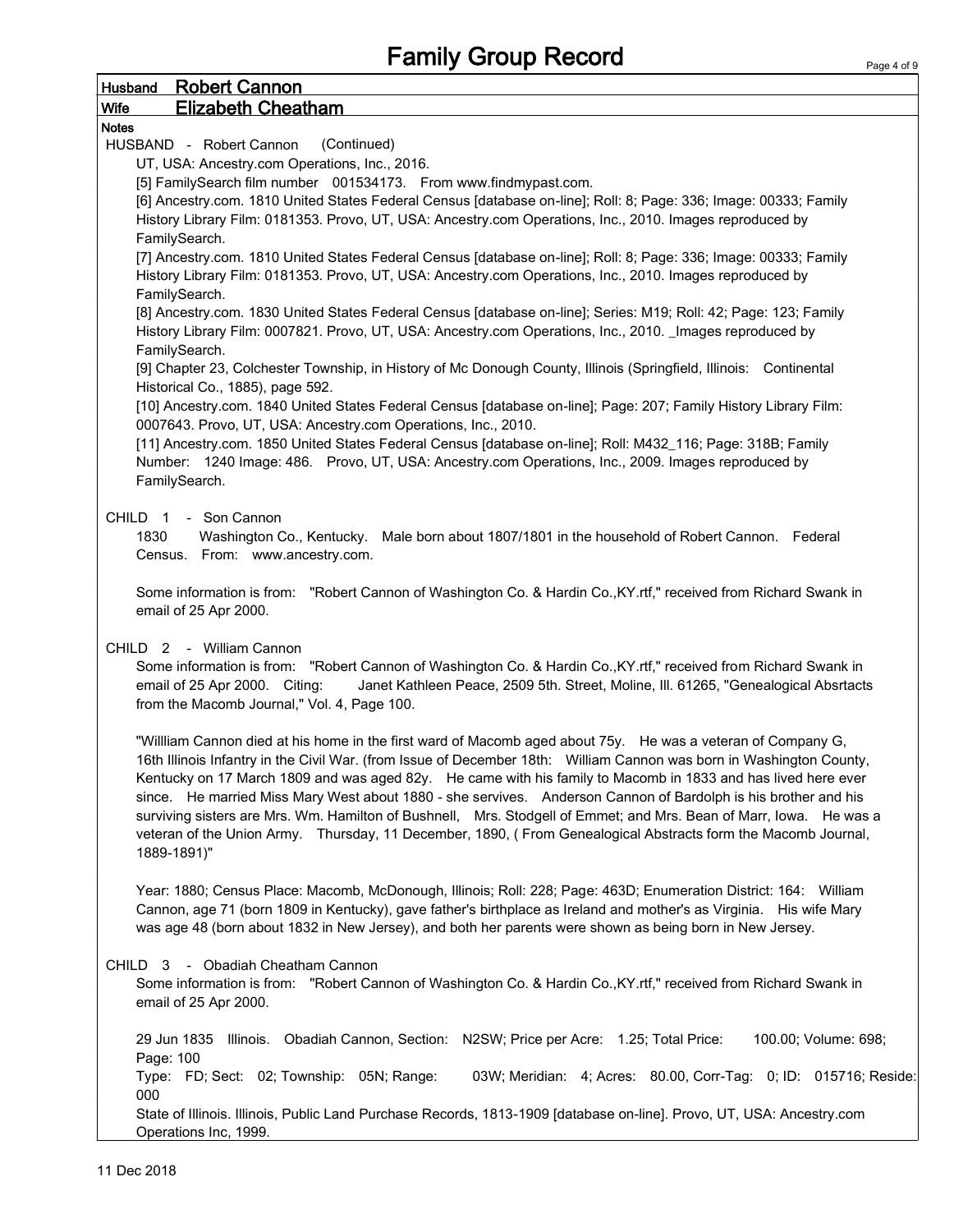## Family Group Record

| <b>Husband</b> Robert Cannon                                                                                         |  |  |
|----------------------------------------------------------------------------------------------------------------------|--|--|
| <b>Elizabeth Cheatham</b><br>Wife                                                                                    |  |  |
| <b>Notes</b>                                                                                                         |  |  |
| (Continued)<br>CHILD 3 - Obadiah Cheatham Cannon                                                                     |  |  |
| Mcdonough, Illinois, USA. Obadiah C Cannon married Sarah Noel.<br>25 Jan 1838                                        |  |  |
| Ancestry.com. Illinois, Marriage Index, 1860-1920 [database on-line]. Provo, UT, USA: Ancestry.com Operations, Inc., |  |  |
| 2015.<br>Original data: Illinois State Marriage Records. Online index. Illinois State Public Record Offices.         |  |  |
|                                                                                                                      |  |  |
| 1850; Census Place: McDonough, Illinois; Roll: M432_116; Page: 236A; Image: 320                                      |  |  |
| Ancestry.com. 1850 United States Federal Census [database on-line]. Provo, UT, USA: Ancestry.com Operations, Inc.,   |  |  |
| 2009. Images reproduced by FamilySearch.                                                                             |  |  |
|                                                                                                                      |  |  |
| Obadiah G Cannon; Birth Date: 16 Jul 1811; Death Date: 23 Jun 1852. Cemetery: Old Macomb Cemetery                    |  |  |
| Burial or Cremation Place: Macomb, McDonough County, Illinois, United States of America                              |  |  |
| URL:<br>https://www.findagrave.com/mem                                                                               |  |  |
| Ancestry.com. U.S., Find A Grave Index, 1600s-Current [database on-line]. Provo, UT, USA: Ancestry.com               |  |  |
| Operations, Inc., 2012.<br>Original data: Find A Grave. Find A Grave. https://www.findagrave.com/memorial/36796389.  |  |  |
|                                                                                                                      |  |  |
| From: Robert Cannon of Washington Co. & Hardin Co., KY.rtf, received from Richard Swank in email of 25 Apr 2000.     |  |  |
|                                                                                                                      |  |  |
| 1850; Census Place: McDonough, Illinois; Roll: M432_116; Page: 236A; Family Number: 87; Image: 320                   |  |  |
| <b>Household Members:</b>                                                                                            |  |  |
| Name Age                                                                                                             |  |  |
| Obidah C Cannon40 abt 1810 Kentucky                                                                                  |  |  |
| Sarah A Cannon 33                                                                                                    |  |  |
| Melvina Cannon 9                                                                                                     |  |  |
| Mariah Cannon 5                                                                                                      |  |  |
| Jane Cannon<br>3                                                                                                     |  |  |
| John W Cannon 1                                                                                                      |  |  |
| Ancestry.com. 1850 United States Federal Census [database on-line]. Provo, UT, USA: Ancestry.com Operations, Inc.,   |  |  |
| 2009. Images reproduced by FamilySearch.                                                                             |  |  |
| CHILD 4 - Lucy Cannon                                                                                                |  |  |
| Some information is from: "Robert Cannon of Washington Co. & Hardin Co., KY.rtf," received from Richard Swank in     |  |  |
| email of 25 Apr 2000. Citing:<br>Janet Kathleen Peace, 2509 5th. Street, Moline, Ill. 61265, "Genealogical Absrtacts |  |  |
| from the Macomb Journal," Vol. 4, Page 100.                                                                          |  |  |
|                                                                                                                      |  |  |
| "Thursday, 4 August 1892, Mrs. Lucy Hamiltoon, an old resident of McDonough County, died at her home in              |  |  |
| Bushnell last Sunday. She was the widow of William Hamilton who for years was a cetizin on northwestern              |  |  |
| McDonough County. She was born Lucy Cannon and was the sister of Anderson Cannon of Macomb Twp. She was              |  |  |
| the mother of Sicero Hamilton of Bushnell and Mrs. George S. (Mattie) Welch of Denver; also a daughter who lives in  |  |  |
| Connecticut. (August 18th issue; Mrs. Lucy C. Hamilton died July 31st at her home in Bushnell. She was born on 5     |  |  |
| October 1814 in Nelson Co., Kentucky and was converted at athe age of 16y, At hte age of 18y, she moved with her     |  |  |
| fathers's family to McDonough County and married Wm Hamilton at the age of 21 (or 24) years. Her housband            |  |  |
| belonged to the noted Hamilton family of Lockbridge Co., Virginia and was a brother of Parmenion Hamilton and D. L.  |  |  |
| Hamilton who came west with him. Mrs. Lucy's Hamilton's mother was connected with the families of Henry Clay and     |  |  |
| General Robert Lee. She (Lucy) came from a large family. She moved to Bushnell and lived there for 27y. Her          |  |  |
| husband died in 1880. She is survived by a large family of children.) (September 15th Issue; Her Daughter is Mrs.    |  |  |
| James M. Wilson of Avon, Conn). From Genealogical Abstracts from the Macomb Journal, 1892-1894. per Gen,             |  |  |
| Abltracts from Macomb Journal, Vol. 5 page 39.z"                                                                     |  |  |
|                                                                                                                      |  |  |
| CHILD 5 - Nancy Cannon                                                                                               |  |  |
| Information below is from:<br>"Robert Cannon of Washington Co. & Hardin Co., KY.rtf," received from Richard Swank in |  |  |
| email of 25 Apr 2000.                                                                                                |  |  |
|                                                                                                                      |  |  |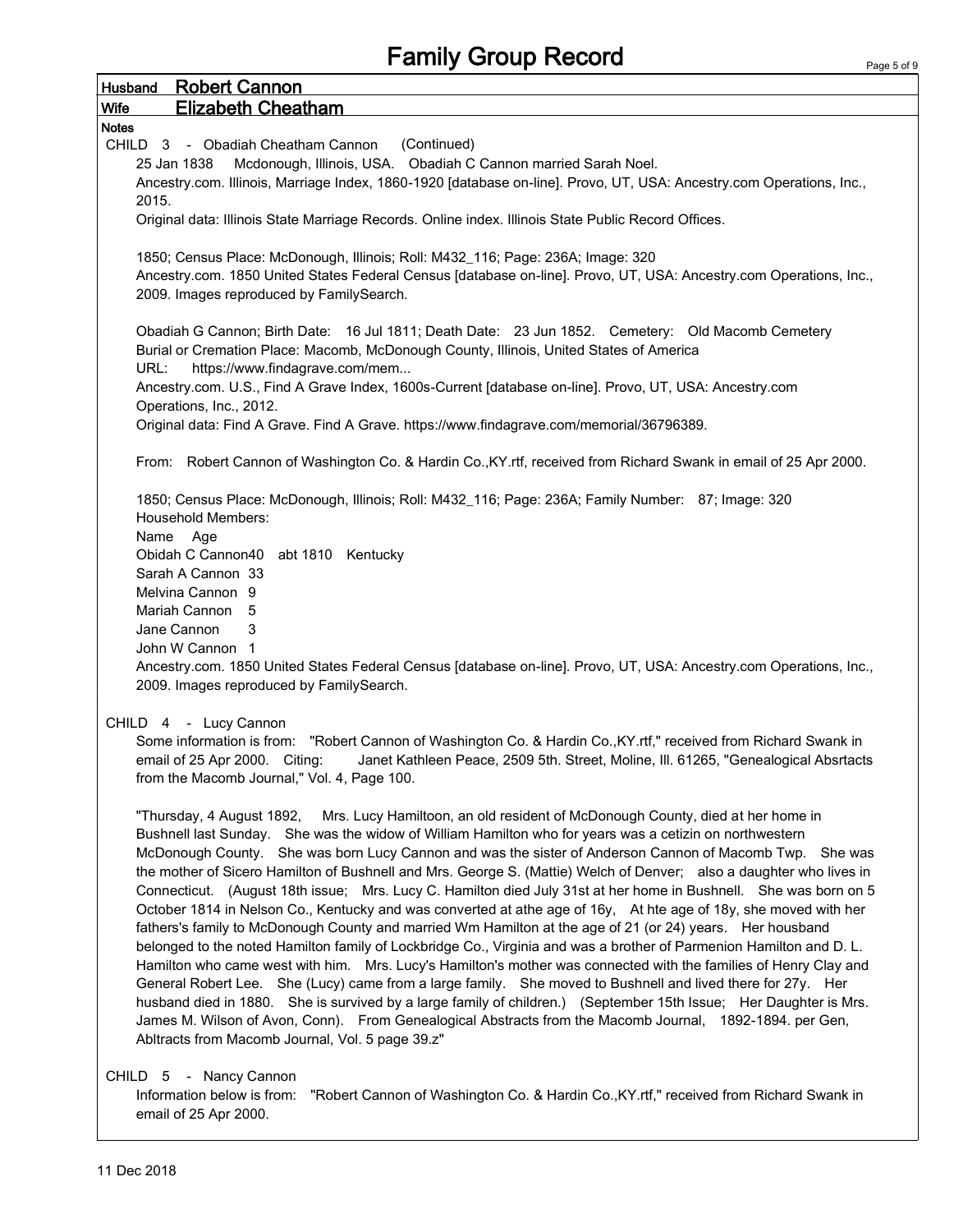| <b>Robert Cannon</b><br><b>Husband</b>                                                                             |  |  |  |  |
|--------------------------------------------------------------------------------------------------------------------|--|--|--|--|
| <b>Elizabeth Cheatham</b><br><b>Wife</b>                                                                           |  |  |  |  |
| <b>Notes</b>                                                                                                       |  |  |  |  |
| (Continued)<br>CHILD 5 - Nancy Cannon                                                                              |  |  |  |  |
| Deaths and Obituaries from the Macomb Journal, 1881-1882                                                           |  |  |  |  |
| Thursday, 21 Sept 1882                                                                                             |  |  |  |  |
| Ratekin, Mrs, Nancy C., died at her home in Good Hope on Tuesday, September 19th aged 66 years 7 months 9          |  |  |  |  |
| days. (October 12th issue; she was born in Nelson County, Kantucky on 11 February 1816. When small she moved       |  |  |  |  |
| with her parents, Robert and Elizabeth Cannon to Washington County, Kentucty where she lived until she was 17      |  |  |  |  |
| years old. She came to Macomb in the fall of 1832 and was married to Jonathan Ratekin on 23 October 1834. They     |  |  |  |  |
| had 14 children, 9 of whom lived to adulthood, 5 sons and 3 Daughters survive.  The husband died on the 8 August   |  |  |  |  |
| 1873. She was baptized on 23 October 1841 nad united with the Hope Regular Presdestinarian Baptist Church at       |  |  |  |  |
| Greenbush, Warren County where she held her membershikp until her death.                                           |  |  |  |  |
| from Newspaper Abstracts from McDonough, Co., Ill., Vol.1, page 112.                                               |  |  |  |  |
|                                                                                                                    |  |  |  |  |
| More About NANCY CANNON:                                                                                           |  |  |  |  |
| Baptism: 23 October 1841303                                                                                        |  |  |  |  |
| Census 1870: 1870, Walnut Grove, McDonough Co., Ill.304                                                            |  |  |  |  |
| Census 1880: 1880, Sciota, McDonough Co., Ill.                                                                     |  |  |  |  |
| Religion: Hope Regular Presbestinarian Baptest Church at Greenebush, Warren Co., III.305                           |  |  |  |  |
|                                                                                                                    |  |  |  |  |
| 303. Janet Kathleen Peace, 2509 5th. Street, Moline, III. 61265, "Genealogical Absrtacts from the Macomb Journal," |  |  |  |  |
| Vol. 1, Page 112.                                                                                                  |  |  |  |  |
| 304. US Census.                                                                                                    |  |  |  |  |
| 305. Janet Kathleen Peace, 2509 5th. Street, Moline, III. 61265, "Genealogical Absrtacts from the Macomb Journal," |  |  |  |  |
| Vol. 1, Page 112.                                                                                                  |  |  |  |  |
|                                                                                                                    |  |  |  |  |
| CHILD 6 - Martha Elder "Patsy" Cannon                                                                              |  |  |  |  |
| 1850; Census Place: Jefferson, Henry, Iowa; Roll: M432_184; Page: 213B; Family Number: 764; Image: 170             |  |  |  |  |
| <b>Household Members:</b>                                                                                          |  |  |  |  |
| Name<br>Age                                                                                                        |  |  |  |  |
| Brockson Benn<br>28 abt 1822 Virginia                                                                              |  |  |  |  |
| Martha Benn<br>33 abt 1817 Kentucky                                                                                |  |  |  |  |
| 7 abt 1843<br>Gabriel Benn<br>lowa                                                                                 |  |  |  |  |
| Robert Benn<br>5 abt 1845<br>lowa                                                                                  |  |  |  |  |
| Jane Benn<br>2 abt 1848<br>lowa                                                                                    |  |  |  |  |
| 0 abt 1850<br>Leonard T Benn<br>lowa                                                                               |  |  |  |  |
| Ancestry.com. 1850 United States Federal Census [database on-line]. Provo, UT, USA: Ancestry.com Operations, Inc., |  |  |  |  |
| 2009. Images reproduced by FamilySearch.                                                                           |  |  |  |  |
|                                                                                                                    |  |  |  |  |
| 1860; Census Place: Montezuma, Poweshiek, Iowa; Roll: M653_339; Page: 581; Family History Library Film: 803339     |  |  |  |  |
| <b>Household Members:</b>                                                                                          |  |  |  |  |
| Name<br>Age                                                                                                        |  |  |  |  |
| <b>Braxton Ben</b><br>37 abt 1823 Virginia                                                                         |  |  |  |  |
| M E Ben<br>40 abt 1820 Kentucky                                                                                    |  |  |  |  |
| R A Ben<br>13 abt 1847 lowa                                                                                        |  |  |  |  |
| 12 abt 1848 lowa<br>Jane Ben                                                                                       |  |  |  |  |
| L T Ben<br>10 abt 1850 lowa                                                                                        |  |  |  |  |
| 7 abt 1853 lowa<br>Lucy A Ben                                                                                      |  |  |  |  |
| Ancestry.com. 1860 United States Federal Census [database on-line]. Provo, UT, USA: Ancestry.com Operations, Inc., |  |  |  |  |
|                                                                                                                    |  |  |  |  |
| 2009. Images reproduced by FamilySearch.                                                                           |  |  |  |  |
|                                                                                                                    |  |  |  |  |
| 1900 Federal Census of Toledo, Tama Co., Iowa                                                                      |  |  |  |  |
| Martha Benn<br>Name:                                                                                               |  |  |  |  |
| 79<br>Age:                                                                                                         |  |  |  |  |
| Birth Date:<br>1821                                                                                                |  |  |  |  |
| Birthplace:<br>Kentucky                                                                                            |  |  |  |  |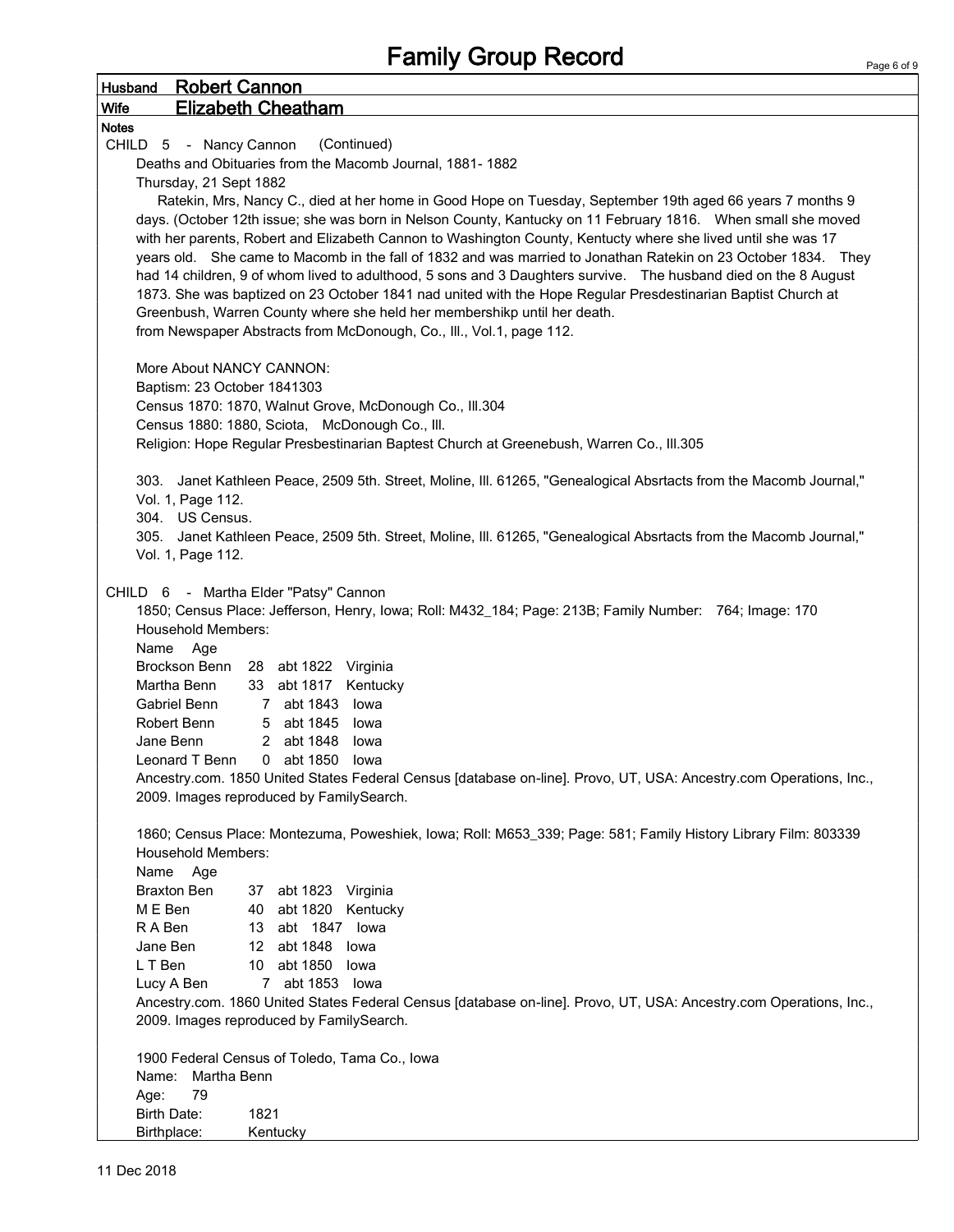## Family Group Record

| <b>Robert Cannon</b><br><b>Husband</b>                                                                               |
|----------------------------------------------------------------------------------------------------------------------|
| <b>Elizabeth Cheatham</b><br><b>Wife</b>                                                                             |
| <b>Notes</b>                                                                                                         |
| (Continued)<br>CHILD 6 - Martha Elder "Patsy" Cannon                                                                 |
| 933. Sheet Number:<br>4<br>Ward of City:                                                                             |
| Institution:<br>Tama Co Home and Auglaize Lines 52 to 100                                                            |
| Number of Dwelling in Order of Visitation: 80, Family Number:<br>80                                                  |
| Race: White, Gender: Female, Relation to Head of House: Inmate                                                       |
| Marital Status:<br>Widowed                                                                                           |
| Father's Birthplace:<br>Kentucky                                                                                     |
| Mother's Birthplace:<br>Kentucky                                                                                     |
| Can Read:                                                                                                            |
| Yes, Can Write: Yes, Can Speak English: Yes                                                                          |
| Ancestry.com. 1900 United States Federal Census [database on-line]; Page: 4; Enumeration District: 0145; FHL         |
| microfilm: 1240460. Provo, UT, USA: Ancestry.com Operations Inc, 2004.                                               |
|                                                                                                                      |
| CHILD 7 - Robert S. Cannon                                                                                           |
| Name: Robert S Cannon                                                                                                |
| Gender: Male                                                                                                         |
| Marriage Date: 6 Jan 1842                                                                                            |
| Marriage Place: Mcdonough, Illinois, USA                                                                             |
| Spouse Name:<br>Mary Garet                                                                                           |
| Spouse Gender: Female                                                                                                |
| Ancestry.com. Illinois, Marriage Index, 1860-1920 [database on-line]. Provo, UT, USA: Ancestry.com Operations, Inc., |
| 2015.                                                                                                                |
| Original data: Illinois State Marriage Records. Online index. Illinois State Public Record Offices.                  |
|                                                                                                                      |
| 1850; Census Place: McDonough, Illinois; Roll: M432_116; Page: 235A; Image: 318                                      |
| <b>Household Members:</b>                                                                                            |
| Name Age                                                                                                             |
| Robert Cannon 30 abt 1820 Kentucky                                                                                   |
| 24 abt 1826 Kentucky<br>Mary Cannon                                                                                  |
| Catherine Cannon<br>7                                                                                                |
| Sarah Cannon<br>4                                                                                                    |
| 1                                                                                                                    |
| Joseph Cannon                                                                                                        |
| Ancestry.com. 1850 United States Federal Census [database on-line]. Provo, UT, USA: Ancestry.com Operations, Inc.,   |
| 2009. Images reproduced by FamilySearch.                                                                             |
|                                                                                                                      |
| CHILD 8 - James Anderson Cannon                                                                                      |
| Information is from: "Robert Cannon of Washington Co. & Hardin Co., KY. rtf," received from Richard Swank in email   |
| of 25 Apr 2000.                                                                                                      |
|                                                                                                                      |
| Notes for JAMES ANDERSON CANNON:                                                                                     |
| JAMES, WHO WENT BY HIS MIDDLE NAME "ANDERSON", SETTLED HIS FAMILY IN MC DONOUGH CO.,<br>1.                           |
| IL. IN 1833 AND FARMED IN MACOMB, MC DONOUGH CO., ILL. THE FAMILY WAS LIVING IN BARDOLPH, MC                         |
| DONOUGH CO., ILL. IN 1884, IN 1900, ANDERSON, THEN A WIDOWER LIVING WITH HIS DAUGHTER ELIZA                          |
| MARKHAM IN MACOMB. HE DIED OF PNEUMONIA.                                                                             |
| 2.<br>From History of McDonough Co., Ill 1885                                                                        |
| Page 132 & 133I Mormon War, Privets included Anderson Cannon and Jame Cannon.                                        |
| James Anderson Cannon died, the 17th, aged 79y,4m,27days,. Born Washington County, Kentucky, August<br>3.            |
|                                                                                                                      |
| 20, 1821. In 1833 to McDonough County, Illinois, to Barley farm south of Macomb. 1846 married Miss Rachel            |
| Sullivan.                                                                                                            |
| 5 children; Mrs. Daniel Markham, Mrs N. Putnam, Mrs. F. M. Wiley, Mrs. C. W. Spangler, James H. Cannon.              |
| Deceased & family settled on farm where he died, in 1857. Wife died March 8, 1890. Supported, Jerusalen U. B.        |
| Church. (From "The Bardolph News" January 23, 1901) McDonough County Historical and Genealogical Miscellany.         |
| More About IAMES ANDERSON CANNONI                                                                                    |
|                                                                                                                      |

More About JAMES ANDERSON CANNON:

 $\mathsf{r}$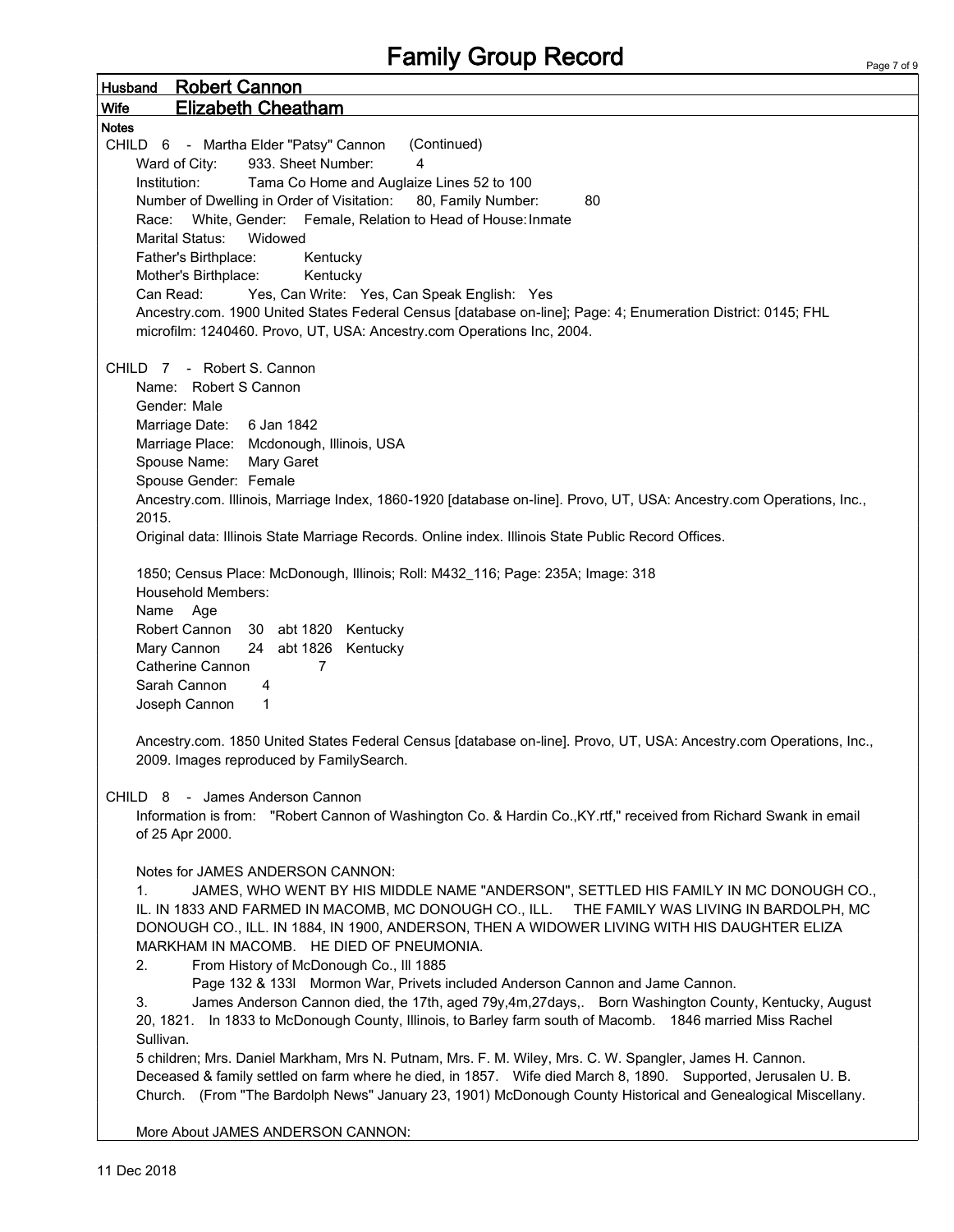| <b>Robert Cannon</b><br><b>Husband</b>                                                                               |  |
|----------------------------------------------------------------------------------------------------------------------|--|
| <b>Elizabeth Cheatham</b><br><b>Wife</b>                                                                             |  |
| <b>Notes</b>                                                                                                         |  |
| (Continued)<br>CHILD 8 - James Anderson Cannon                                                                       |  |
| Burial: BARDOLPH, MC DONOUGH CO., ILLINOIS                                                                           |  |
| Cause of Death: pneumonia                                                                                            |  |
| Religion 1: JERUSALEM U. B. CHURCH                                                                                   |  |
|                                                                                                                      |  |
| - Elizabeth Cannon<br>CHILD <sub>9</sub>                                                                             |  |
| McDonough Co., Illinois. Federal Census.<br>1850                                                                     |  |
| Household Members: Name Age Birthdate<br><b>Birthplace</b>                                                           |  |
| Robert Cannon 71<br>1779<br>Pennsylvania<br>Elizabeth Cannon<br>64<br>1786                                           |  |
| Virginia<br>1826<br>Kentucky<br>Elisabeth Cannon<br>24                                                               |  |
| 1829<br>Mary Cannon<br>21<br>Kentucky                                                                                |  |
| Ancestry.com. 1850 United States Federal Census [database on-line]; Roll: M432_116; Page: 318B; Family Number:       |  |
| 1240 Image: 486. Provo, UT, USA: Ancestry.com Operations, Inc., 2009. Images reproduced by FamilySearch.             |  |
|                                                                                                                      |  |
| 2 Oct 1855 Mcdonough, Illinois, USA Elizabeth Cannon married Ambrose W Stodgill.                                     |  |
| Ancestry.com. Illinois, Marriage Index, 1860-1920 [database on-line]. Provo, UT, USA: Ancestry.com Operations, Inc., |  |
| 2015.                                                                                                                |  |
| Original data: Illinois State Marriage Records. Online index. Illinois State Public Record Offices.                  |  |
|                                                                                                                      |  |
| 1860; Census Place: Emmet, McDonough, Illinois; Roll: M653_201; Page: 581; Family History Library Film: 803201       |  |
| <b>Household Members:</b>                                                                                            |  |
| Name<br>Age                                                                                                          |  |
| A W Stodgell<br>49 abt 1811 Virginia                                                                                 |  |
| Elizabeth Stodgell<br>32 abt 1828 Kentucky                                                                           |  |
| Mary Stodgell<br>18 abt 1842 Ohio                                                                                    |  |
| Newton Stodgell 16 abt 1844 Ohio                                                                                     |  |
| Chastien Stodgell 13 abt 1847 Ohio [female]                                                                          |  |
| Martha Stodgell<br>8 abt 1852 Ohio                                                                                   |  |
| John Stodgell<br>4 abt 1856<br><b>Illinnois</b><br>George Stodgell                                                   |  |
| 2 abt 1858<br>Illinois<br>Henry Stodgell<br>2/12 abt 1860<br>Illinois                                                |  |
| Mary Cannon<br>26 abt 1834 Kentucky                                                                                  |  |
| Ancestry.com. 1860 United States Federal Census [database on-line]. Provo, UT, USA: Ancestry.com Operations, Inc.,   |  |
| 2009. Images reproduced by FamilySearch.                                                                             |  |
|                                                                                                                      |  |
| 1870; Census Place: Emmet, McDonough, Illinois; Roll: M593_256; Page: 441A; Family History Library Film: 545755      |  |
| <b>Household Members:</b>                                                                                            |  |
| Name<br>Age                                                                                                          |  |
| A W Stogill<br>59 1811 VA                                                                                            |  |
| Elizabeth Stogill 42 1828 KY                                                                                         |  |
| John Stogill<br>14 1856 IL                                                                                           |  |
| Geo Stogill<br>12 1858 IL                                                                                            |  |
| Henry Stogill<br>8 1862 IL                                                                                           |  |
| 6 1866 IL<br>Eliza Stogill                                                                                           |  |
| 40 1830 KY<br>Mary Cannon                                                                                            |  |
| Ancestry.com. 1870 United States Federal Census [database on-line]. Provo, UT, USA: Ancestry.com Operations, Inc.,   |  |
| 2009. Images reproduced by FamilySearch.                                                                             |  |
|                                                                                                                      |  |
| 1900; Census Place: Saint Mary, Hancock, Illinois; Page: 2; Enumeration District: 0032; FHL microfilm: 1240305       |  |
| <b>Household Members:</b>                                                                                            |  |
| Name Age<br>40                                                                                                       |  |
| Henry Stodgell<br><b>Hattie Stodgell</b><br>35                                                                       |  |
|                                                                                                                      |  |